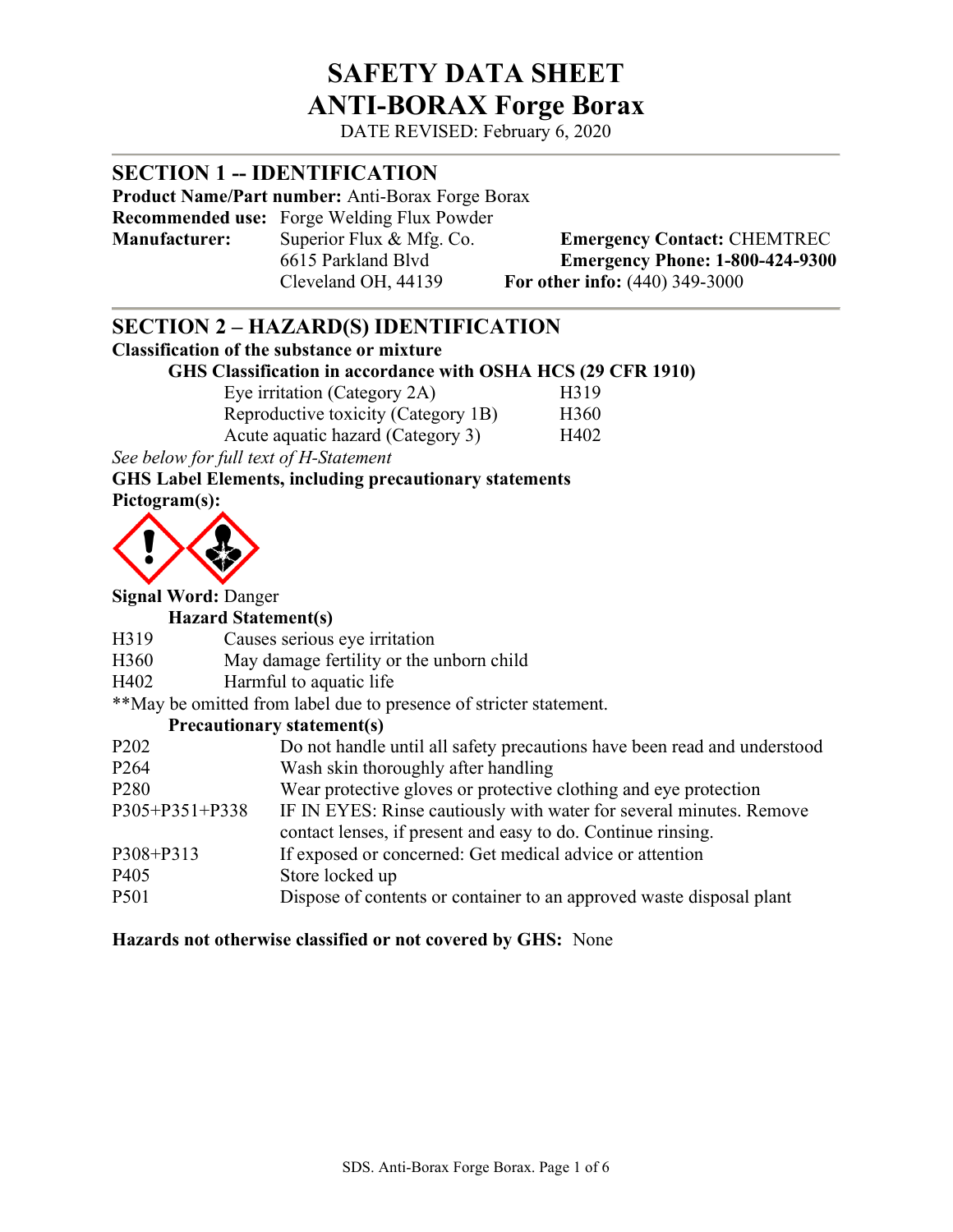### SECTION 3 – COMPOSITION INFORMATION

| <b>Components</b>                                             | <b>CAS Number</b> | $\frac{0}{0}$ |
|---------------------------------------------------------------|-------------------|---------------|
| Disodium tetraborate                                          | 1330-43-4         | $90 - 100$    |
| Unlisted percentages are non-hazardous stabilizers, or water. |                   |               |

### SECTION 4 – FIRST AID MEASURES

Description of first aid measures

General advice: Consult a physician. Show this safety data sheet to the doctor in attendance. Move out of dangerous area.

- Inhalation: If breathed in, move to fresh air. If not breathing, give artificial respiration. Consult a physician.
- Eyes: Rinse thoroughly with plenty of water for at least 15 minutes and consult a physician.
- Skin: Wash off with soap and plenty of water. Consult a physician.
- Ingestion: Never give anything by mouth to an unconscious person. Rinse mouth with water. Consult a physician.

#### Most Important Symptoms and effects, both acute and delayed

The most important known symptoms and effects are described in section 2 (labeling)

Indication of any immediate medical attention and special treatment needed No data available

### SECTION 5 – FIREFIGHTING MEASURES

Suitable Extinguishing Media: Water spray, alcohol-resistant foam, dry chemical or carbon dioxide

Special Hazards: Will release small amounts of borane/boron oxides

Advice for firefighters Wear self-contained breathing apparatus for firefighting if necessary Further information No data available

### SECTION 6 - ACCIDENTAL RELEASE MEASURES

- Personal Precautions and Equipment and emergency procedures: Use personal protective equipment. Avoid dust formation. Avoid breathing vapours, mist or gas. Ensure adequate ventilation. Evacuate personnel to safe areas. Avoid breathing dust. See section 8 for personal protection.
- Environmental Precautions: Prevent further leakage or spillage if safe to do so. Do not let product enter drains.
- Methods and materials for containment and cleaning up Pick up and arrange disposal without creating dust. Sweep up and shovel. Keep in suitable, closed containers for disposal.

For disposal, see section 13.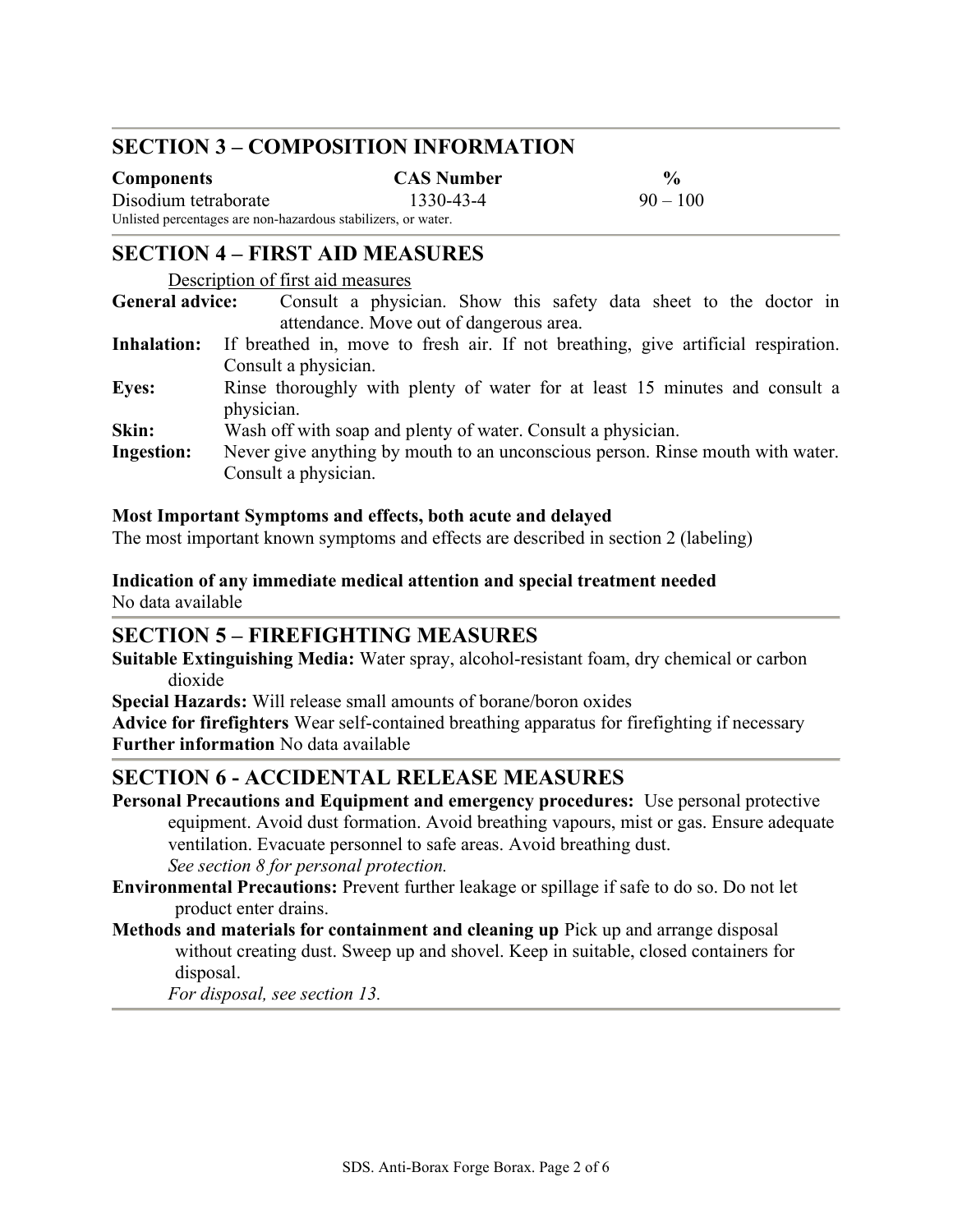### SECTION 7 - HANDLING AND STORAGE

Precautions for safe handling: Avoid formation of dust and aerosols. Further processing of solid materials may result in the formation of combustible dusts. The potential for combustible dust formation should be taken into consideration before additional processing occurs.

Provide appropriate exhaust ventilation at places where dust is formed. For precautions, see section 2.

Conditions for safe storage, including any incompatibilities Keep in plastic containers tightly closed in a dry and well-ventilated place away from excessive heat. Moisture sensitive.

For full precaution statements see Section 2

### SECTION 8 – EXPOSURE CONTROLS / PERSONAL PROTECTION **OSHA Permissible Exposure Limit (PEL):**  $2 \text{ mg/m}^3$ ACGIH Threshold Limit Value (TLV):  $2 \text{ mg/m}^3$

- General Precautions: Handle in accordance with good industrial hygiene and safety practice. Wash hands before breaks and at the end of the workday.
- Engineering Controls: Use local exhaust ventilation to maintain air concentrations of dust, vapors and fumes below occupational exposure standards.
- Respiratory Protection: Where risk assessment shows air-purifying respirators are appropriate, use a full-face particle respirator type N100 (US) or type P3 (EN 143) respirator cartridges as a backup to engineering controls. If the respirator is the sole means of protection, use a full-face supplied air respirator. Use respirators and components tested an approved under appropriate government standards such as NIOSH (USA) or CEN (EU).
- Protective Gloves: Handle with gloves. (Nitrile Rubber recommended) Gloves must be inspected prior to use. Use proper glove removal techniques (without touching glove's outer surface) to avoid skin contact with this product. Dispose of contaminated gloves after use in accordance with applicable laws and good lab practices. Wash and dry hands after handling.
- Eye Protection: Use appropriately fitting safety goggles with side-shields conforming to EN166.. Use equipment for eye protection tested and approved under appropriate government standards such as NIOSH (USA) or EN 166 (EU)
- Body Protection: Impervious clothing The type of protective equipment must be selected according to the concentration and amount of the dangerous substance at the specific workplace.
- Control of environmental exposure: Prevent further leakage or spillage if safe to do so. Do not let product enter drains.

If used in solution, or mixed with other substances, and under conditions which differ from EN 374, contact the supplier of the CE approved gloves. This recommendation is advisory only and must be evaluated by an industrial hygienist and safety officer familiar with the specific situation of anticipated use by our customers. It should not be construed as offering an approval for any specific use scenario.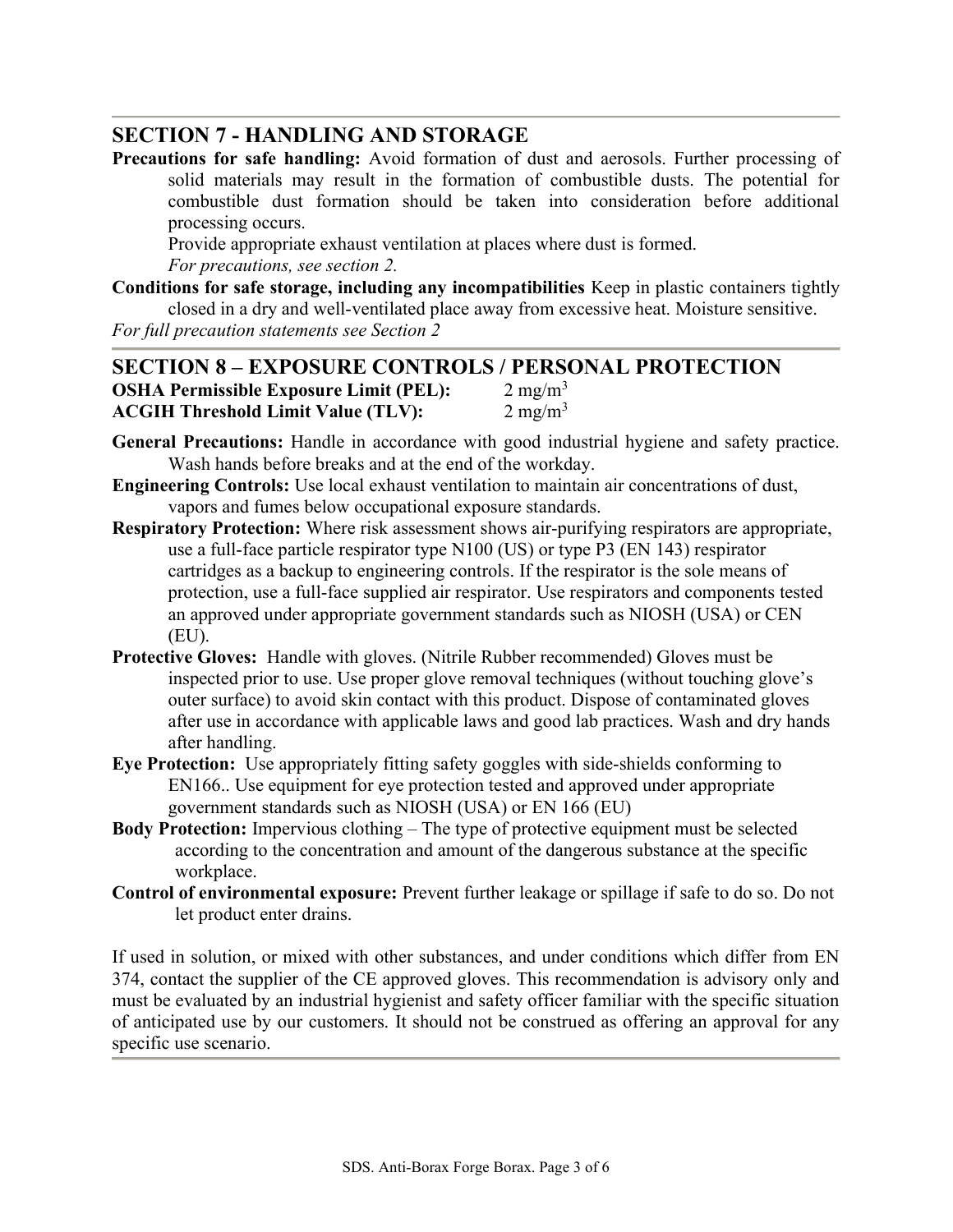### SECTION 9 - PHYSICAL AND CHEMICAL CHARACTERISTICS

Appearance Dark red powder Odor No data available Odor threshold No data available **pH** No data available Melting point/Freezing point No data available Initial boiling point and boiling range No data available Flash point Not applicable Evaporation rate No data available Flammability (Solid, gas) No data available Upper flammability or explosive limits Upper explosion limit: Not applicable Lower flammability or explosive limits Lower explosion limit: Not applicable Vapor pressure No data available Vapor density No data available **Relative density (Water = 1)** No data available Solubility(ies) Soluble in water Partition coefficient: n-octanol/water No data available Auto-ignition temperature No data available Decomposition temperature No data available Viscosity Not applicable

### SECTION 10 - STABILITY AND REACTIVITY

Reactivity: No data available

Stability: Product is stable under recommended storage conditions Possibility of hazardous reactions: No data available Conditions to Avoid: Excessive heat, exposure to moisture Incompatible Material: Potassium, acid anhydrides, strong oxidizers Hazardous Decomposition Products No data available In the event of fire: See Section 5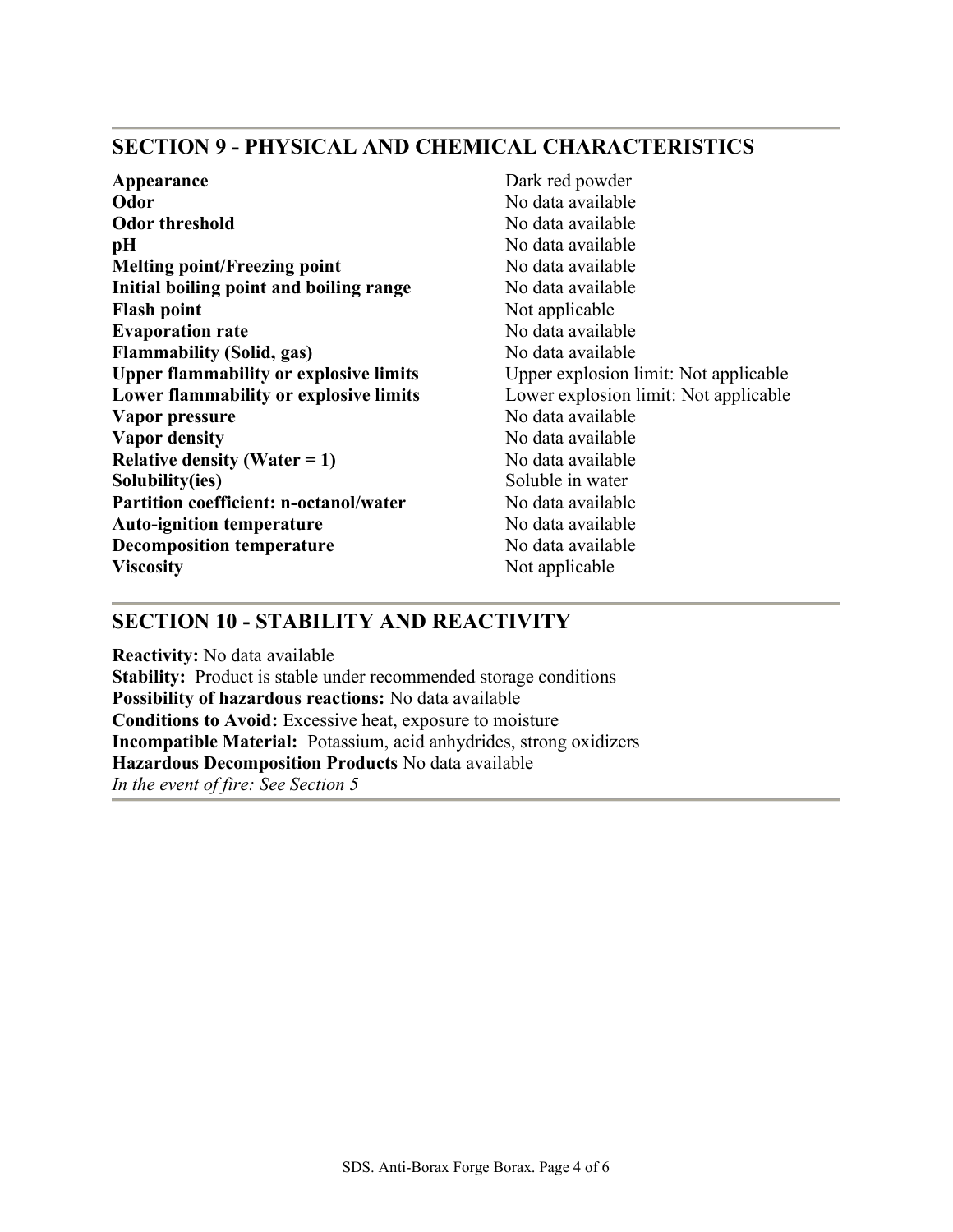### SECTION 11 - TOXICOLOGICAL INFORMATION

Likely Route(s) of Exposure: Inhalation, ingestion, skin and eye contact Symptoms (Immediate and Chronic) from

Acute Exposure No data available

Prolonged or Repeated Exposure No data available

#### Measure(s) of toxicity

No data available

- IARC: No component of this product is present at levels greater than or equal to 0.1% is identified as probable, possible or confirmed human carcinogen by IARC.
- NTP: No component of this product is present at levels greater than or equal to 0.1% is identified as a known or anticipated carcinogen by NTP.
- OSHA: No component of this product is present at levels greater than or equal to 0.1% is identified as a carcinogen or potential carcinogen by OSHA

#### Additional Information

Boric acid Toxicity reported for borates in humans: ingestion or absorption may cause nausea, vomiting, diarrhea, abdominal cramps, anderythematous lesions on the skin and mucous membranes. Other symptoms include: circulatory collapse, tachycardia, cyanosis, delirium, convulsions, and coma. Death has been reported to occur in infants from less than 5 grams and in adults from 5 to 20 grams.

Liver - Irregularities - Based on Human Evidence

Liver - Irregularities - Based on Human Evidence

### SECTION 12 - ECOLOGICAL INFORMATION

#### **Toxicity**

No data available

Persistence and degradability

No data available

Bioaccumulative potential No data available

Mobility in soil No data available

Results of PBT and vPvB assessment PBT/vPvB assessment not available as chemical safety assessment not required/not conducted

### Other adverse effects No data available

An environmental hazard cannot be excluded in the event of unprofessional handling or disposal.

### SECTION 13 - DISPOSAL CONSIDERATIONS

#### Waste treatment methods

Product Offer surplus and non-recyclable solutions to a licensed disposal company. Contact a licensed professional waste disposal service to dispose of this material. Dissolve or mix the material with a combustible solvent and burn in a chemical incinerator equipped with an afterburner and scrubber.

Contaminated packaging Dispose of as unused product.